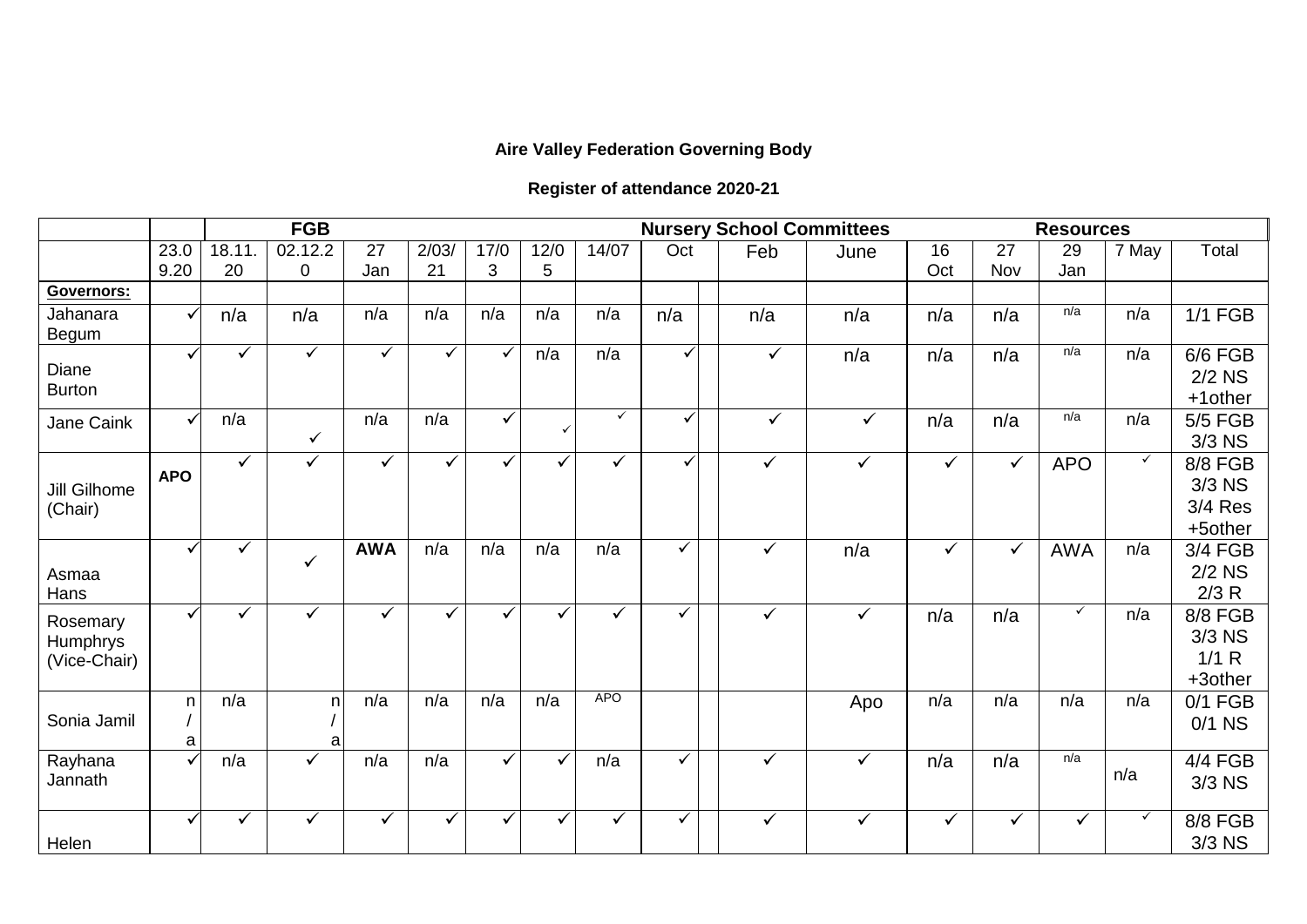| Jones             |              |              |              |              |              |              |              |            |              |              |              |              |              |              |              | 4/4 R            |
|-------------------|--------------|--------------|--------------|--------------|--------------|--------------|--------------|------------|--------------|--------------|--------------|--------------|--------------|--------------|--------------|------------------|
|                   |              |              |              |              |              |              |              |            |              |              |              |              |              |              |              | +4other          |
|                   | $\checkmark$ | $\checkmark$ | <b>APOL</b>  | $\checkmark$ | ✓            | <b>APO</b>   | ✓            | <b>APO</b> | n/a          | n/a          | n/a          | $\checkmark$ | $\checkmark$ | $\checkmark$ | $\checkmark$ | 5/8 FGB          |
| Salma             |              |              |              |              |              |              |              |            |              |              |              |              |              |              |              | 4/4 R            |
| Khalifa           |              |              |              |              |              |              |              |            |              |              |              |              |              |              |              | +2 other         |
| Khalid            | ✓            | $\checkmark$ | <b>ABS</b>   | <b>APOL</b>  | <b>AWA</b>   | $\checkmark$ | n/a          | n/a        | n/a          | n/a          | n/a          | <b>Apol</b>  | <b>AWA</b>   | <b>AWA</b>   | <b>Apol</b>  | $3/6$ FGB        |
| Mahmood           |              |              |              |              |              |              |              |            |              |              |              |              |              |              |              | 0/4 R            |
|                   |              | n/a          | n/a          | n/a          | n/a          | n/a          | n/a          | n/a        | n/a          | n/a          | n/a          |              |              | n/a          | n/a          |                  |
| Jim               | Apo          |              |              |              |              |              |              |            |              |              |              | n/a          | n/a          |              |              | $0/1$ FGB        |
| Maxfield          |              |              |              |              |              |              |              |            |              |              |              |              |              |              |              |                  |
|                   | ✓            | $\checkmark$ | $\checkmark$ | ✓            | ✓            | $\checkmark$ | $\checkmark$ | ✓          | $\checkmark$ | $\checkmark$ | $\checkmark$ | $\checkmark$ | $\checkmark$ | $\checkmark$ | $\checkmark$ | 8/8 FGB          |
|                   |              |              |              |              |              |              |              |            |              |              |              |              |              |              |              | 3/3 <sub>N</sub> |
| Ginny             |              |              |              |              |              |              |              |            |              |              |              |              |              |              |              | 4/4R             |
| Robinson          |              |              |              |              |              |              |              |            |              |              |              |              |              |              |              | +4other          |
| Sheila Rye        | $\checkmark$ | $\checkmark$ | $\checkmark$ | $\checkmark$ | <b>AWA</b>   | n/a          | n/a          | n/a        | n/a          | n/a          | n/a          | $\checkmark$ | $\checkmark$ | $\checkmark$ | n/a          | $4/5$ FGB        |
| (Chair)           |              |              |              |              |              |              |              |            |              |              |              |              |              |              |              | 3/3 R            |
| Cath              | ✓            | $\checkmark$ | $\checkmark$ | ✓            | ✓            | ✓            | $\checkmark$ |            | $\checkmark$ | $\checkmark$ | $\checkmark$ | n/a          | n/a          | n/a          | n/a          | 8/8 FGB          |
| Webber            |              |              |              |              |              |              |              |            |              |              |              |              |              |              |              | $3/3$ NS         |
| (Vice-Chair)      |              |              |              |              |              |              |              |            |              |              |              |              |              |              |              | +3other          |
|                   |              | $\sqrt{}$    | $\checkmark$ | $\checkmark$ | $\checkmark$ | $\checkmark$ | n/a          | n/a        | <b>AW</b>    | $\checkmark$ | n/a          | n/a          | n/a          | n/a          | n/a          | <b>5/6 FGB</b>   |
| Shaziya<br>Younus | <b>AW</b>    |              |              |              |              |              |              |            | A            |              |              |              |              |              |              | $1/2$ NS         |
|                   | $\mathbf{A}$ |              |              |              |              |              |              |            |              |              |              |              |              |              |              | +1other          |
|                   |              |              |              |              |              |              |              |            |              |              |              |              |              |              |              |                  |
|                   |              |              |              |              |              |              |              |            |              |              |              |              |              |              |              |                  |
| <b>Associate</b>  |              |              |              |              |              |              |              |            |              |              |              |              |              |              |              |                  |
| members:          |              |              |              |              |              |              |              |            |              |              |              |              |              |              |              |                  |
|                   |              |              | $\checkmark$ | n/a          | n/a          | <b>APO</b>   | $\checkmark$ | ✓          | $\checkmark$ | n/a          | n/a          | n/a          | $\checkmark$ | $\checkmark$ | $\checkmark$ | 3/4 FGB          |
| <b>Alex Clark</b> |              |              |              |              |              |              |              |            |              |              |              |              |              |              |              | 3/3 R            |
|                   | n/a          | n/a          | n/a          | n/a          | n/a          | n/a          | n/a          | n/a        | $\checkmark$ | $\checkmark$ | $\checkmark$ | n/a          | n/a          | n/a          | n/a          | $3/3$ NS         |
| Sue               |              |              |              |              |              |              |              |            |              |              |              |              |              |              |              |                  |
| Degnan            |              |              |              |              |              |              |              |            |              |              |              |              |              |              |              |                  |